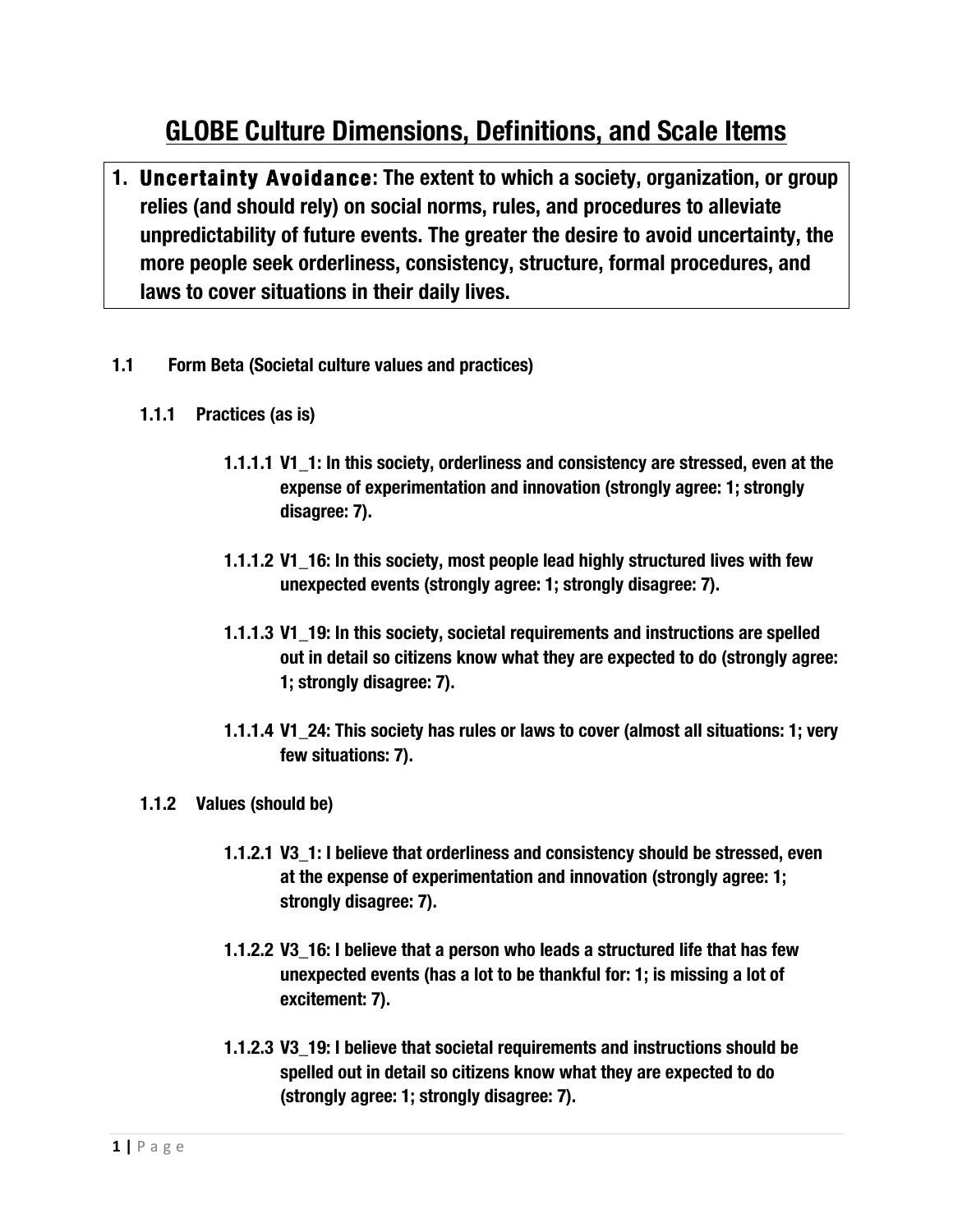- **1.1.2.4 V3\_24: I believe that society should have rules or laws to cover (almost all situations: 1; very few situations: 7).**
- **1.1.2.5 V3\_25: I believe that leaders in this society should (provide detailed plans concerning how to achieve goals: 1; allow the people freedom in determining how best to achieve goals: 7).**

## **2 Assertiveness: The degree to which individuals are (and should be) assertive, confrontational, and aggressive in their relationship with others.**

- **2.1 Form Beta (Societal culture values and practices)**
	- **2.1.1 Practices (as is)**

**2.1.1.1 V1\_6: In this society, people are generally (assertive: 1; non-assertive: 7).**

**2.1.1.2 V1\_10: In this society, people are generally (dominant: 1; non-dominant: 7).**

**2.1.1.3 V1\_14: In this society, people are generally (tough: 1; tender: 7).**

- **2.1.2 Values (should be)**
	- **2.1.2.1 V3\_2: In this society, people should be encouraged to be (aggressive: 1; non-aggressive: 7).**
	- **2.1.2.2 V3\_10: In this society, people should be encouraged to be (dominant: 1; non-dominant: 7).**
	- **2.1.2.3 V3\_14: In this society, people should be encouraged to be (tough: 1; tender: 7).**

## **3 Gender Differentiation/Egalitarianism: The degree to which a collective minimizes (and should minimize) gender inequality.**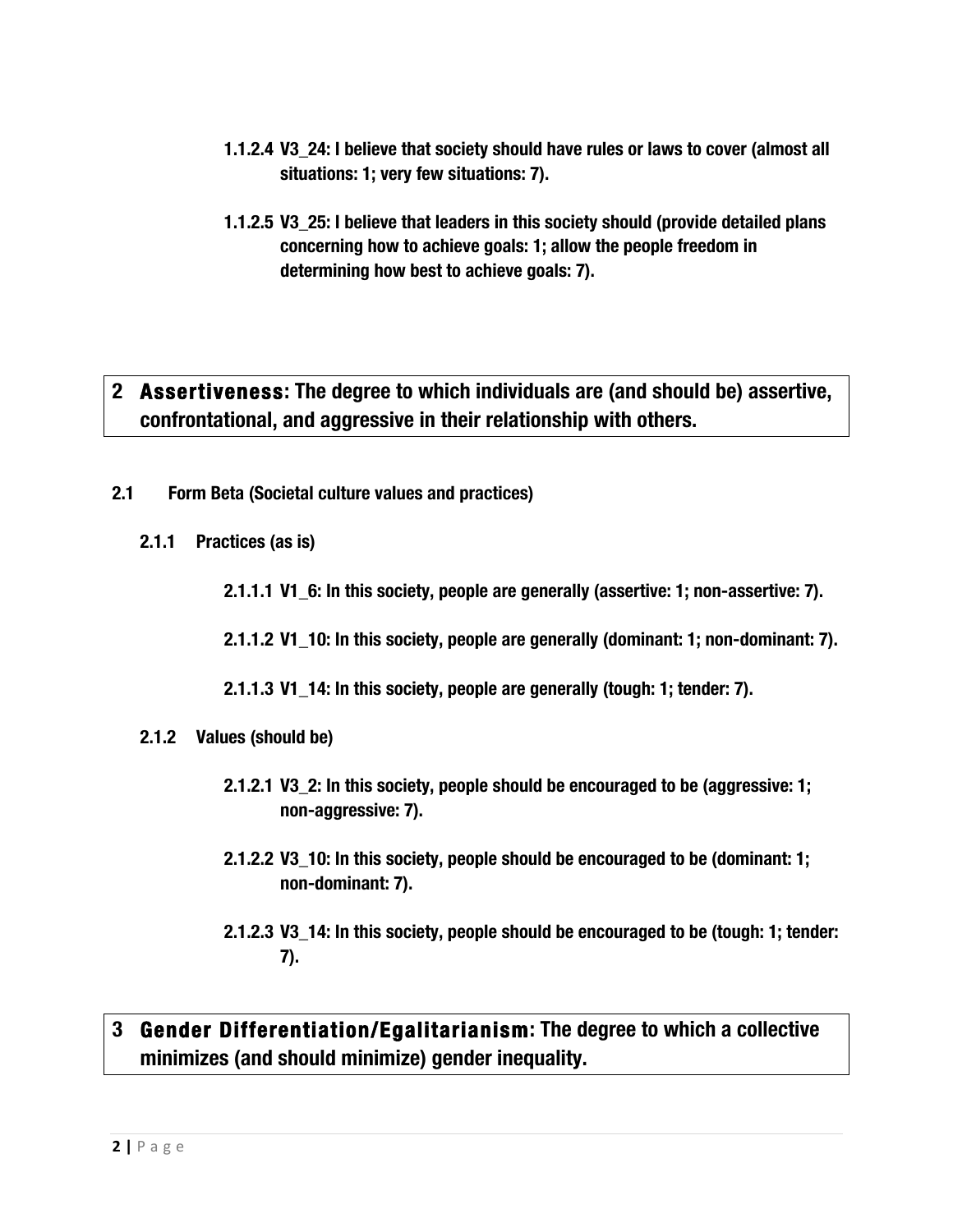- **3.1 Form Beta (Societal culture values and practices)**
	- **3.1.1 Practices (as is)**
		- **3.1.1.1 V1\_17: In this society, boys are encouraged more than girls to attain a higher education (strongly agree: 1; strongly disagree: 7).**
		- **3.1.1.2 V1\_22: In this society, there is more emphasis on athletic programs for (boys: 1; girls: 7).**
		- **3.1.1.3 V1\_36: In this society, it is worse for a boy to fail in school than for a girl to fail in school (strongly agree: 1; strongly disagree: 7).**
		- **3.1.1.4 V1\_37: In this society, people are generally (physical: 1; non-physical: 7).**
		- **3.1.1.5 V1\_38: In this society, who is more likely to serve in a position of high office (men: 1; women: 7)?**
	- **3.1.2 Values (should be)**
		- **3.1.2.1 V3\_17: I believe that boys should be encouraged to attain a higher education more than girls (strongly agree: 1; strongly disagree: 7).**
		- **3.1.2.2 V3\_22: I believe that there should be more emphasis on athletic programs for (boys: 1; girls: 7).**
		- **3.1.2.3 V3\_26: I believe that this society would be more effectively managed if there were (many more women in positions of authority than there are now: 1; many less women in positions of authority than there are now: 7).**
		- **3.1.2.4 V3\_38: I believe that it should be worse for a boy to fail in school than for a girl to fail in school (strongly agree: 1; strongly disagree: 7).**
		- **3.1.2.5 V3\_39: I believe that opportunities for leadership positions should be (more available for men than for women: 1; more available for women than for men: 7).**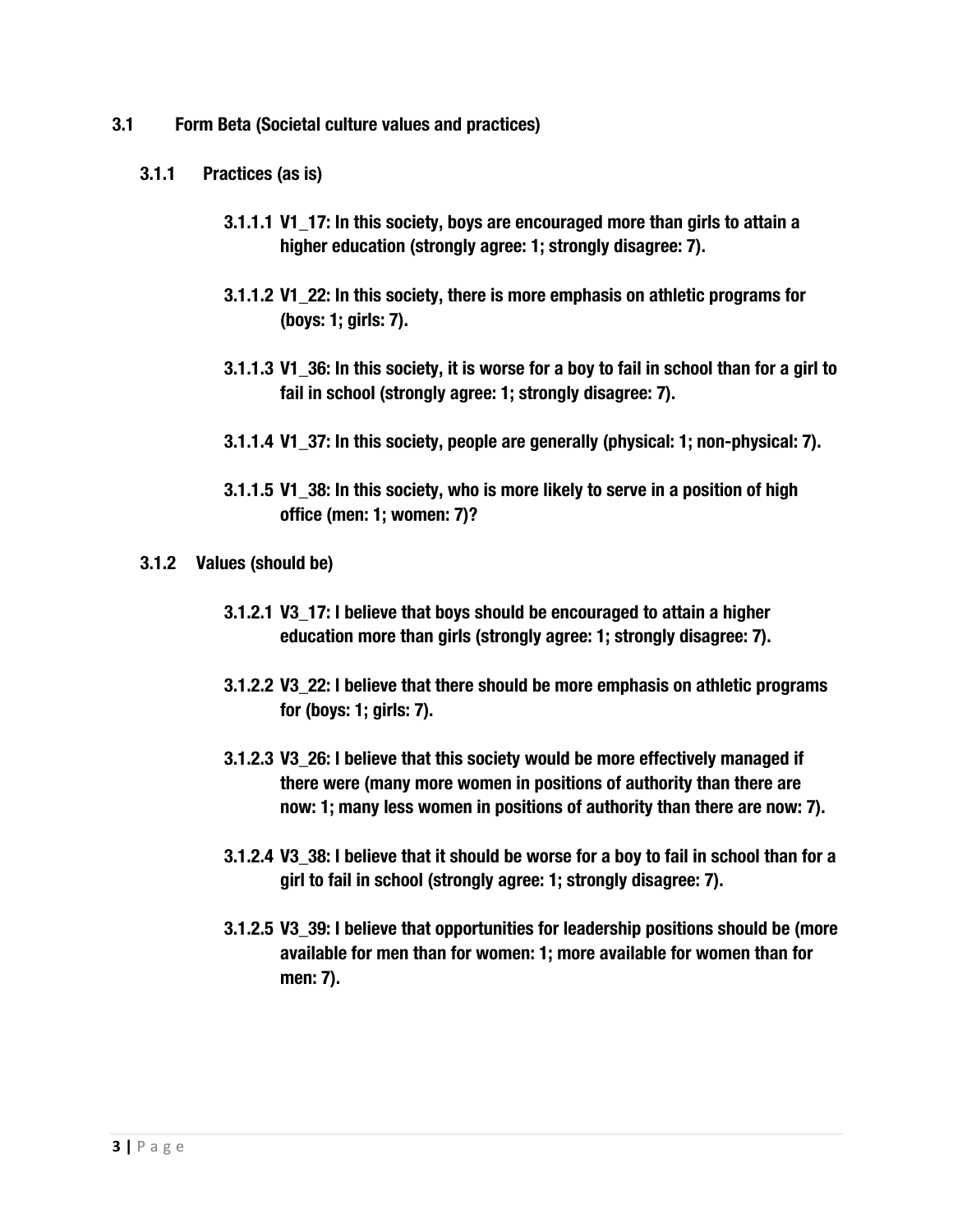- **4 Performance Orientation: The degree to which a collective encourages and rewards (and should encourage and reward) group members for performance improvement and excellence.**
- **4.1 Form Beta (Societal culture values and practices)**
	- **4.1.1 Practices (as is)**
		- **4.1.1.1 V1\_15: In this society, teen-aged students are encouraged to strive for continuously improved performance (strongly agree: 1; strongly disagree: 7).**
		- **4.1.1.2 V1\_18: In this society, major rewards are based on (only performance effectiveness: 1; only factors other than performance effectiveness (for example, seniority or political connections): 7).**
		- **4.1.1.3 V1\_20: In this society, being innovative to improve performance is generally (substantially rewarded: 1; not rewarded: 7).**
	- **4.1.2 Values (should be)**
		- **4.1.2.1 V3\_15: I believe that teen-aged students should be encouraged to strive for continuously improved performance (strongly agree: 1; strongly disagree: 7).**
		- **4.1.2.2 V3\_18: I believe that major rewards should be based on (only performance effectiveness: 1; only factors other than performance effectiveness (for example, seniority or political connections): 7).**
		- **4.1.2.3 V3\_20: I believe that being innovative to improve performance should be (substantially rewarded: 1; not rewarded: 7).**
		- **4.1.2.4 V3\_32: I believe that people should set challenging goals for themselves (strongly agree: 1; strongly disagree: 7).**

#### **5 Humane Orientation: The degree to which a collective encourages and rewards (and should encourage and reward) individuals for being fair, altruistic, generous, caring, and kind to others.**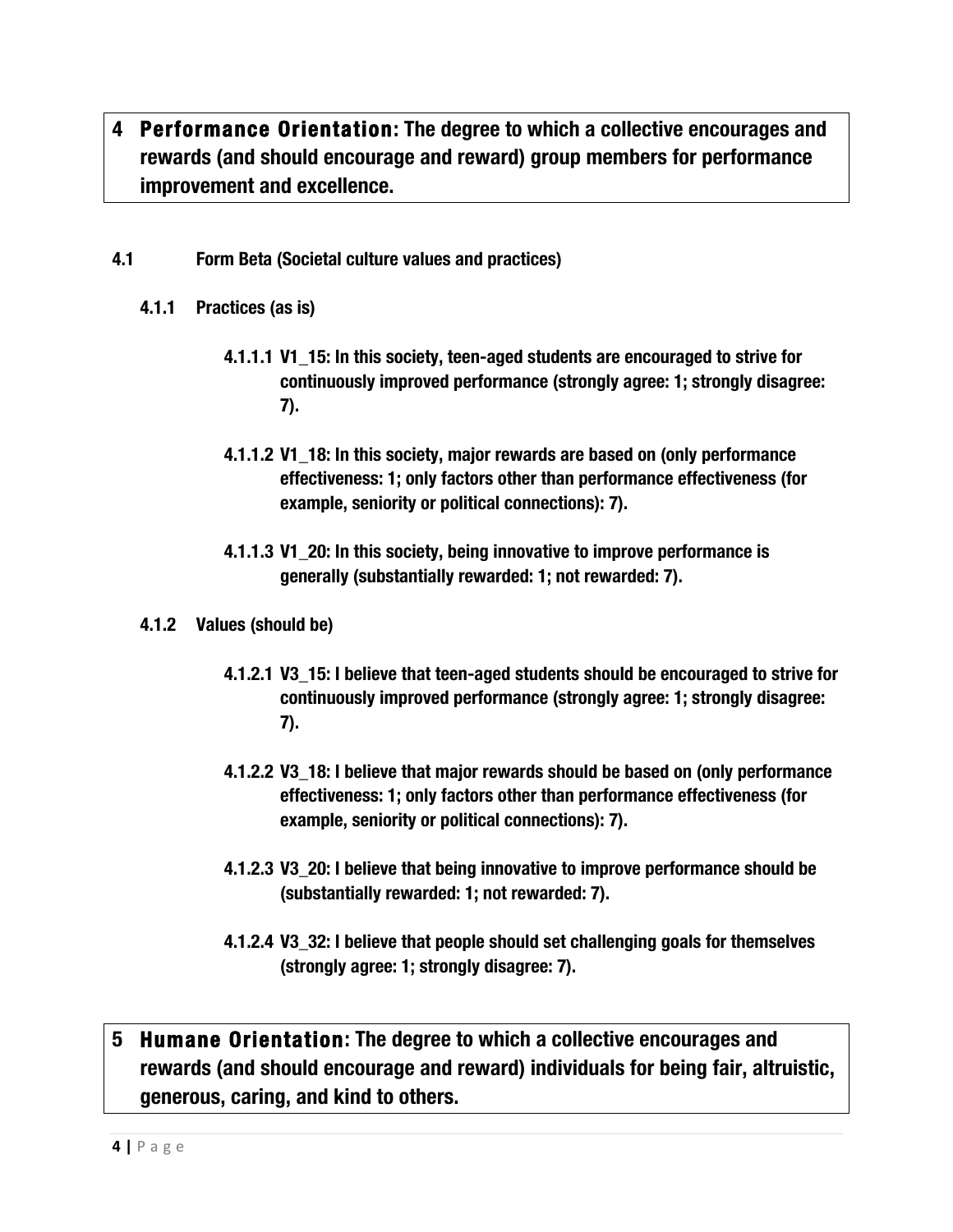**5.1 Form Beta (Societal culture values and practices)**

#### **5.1.1 Practices (as is)**

- **5.1.1.1 V1\_9: In this society, people are generally (very concerned about others: 1; not at all concerned about others: 7).**
- **5.1.1.2 V1\_21: In this society, people are generally (very sensitive toward others: 1; not at all sensitive toward others: 7).**
- **5.1.1.3 V1\_25: In this society, people are generally (very friendly: 1; very unfriendly: 7).**
- **5.1.1.4 V1\_32: In this society, people are generally (very tolerant of mistakes: 1; not at all tolerant of mistakes: 7).**
- **5.1.1.5 V1\_33: In this society, people are generally (very generous: 1; not at all generous: 7).**
- **5.1.2 Values (should be)**
	- **5.1.2.1 V3\_9: In this society, people should be encouraged to be (very concerned about others: 1; not at all concerned about others: 7).**
	- **5.1.2.2 V3\_21: In this society, people should be encouraged to be (very sensitive toward others: 1; not at all sensitive toward others: 7).**
	- **5.1.2.3 V3\_27: In this society, people should be encouraged to be (very friendly: 1; very unfriendly: 7).**
	- **5.1.2.4 V3\_31: In this society, people should be encouraged to be (very tolerant of mistakes: 1; not at all tolerant of mistakes: 7).**

## **6 In-Group Collectivism (Collectivism 2): The degree to which individuals express (and should express) pride, loyalty, and cohesiveness in their organizations or families.**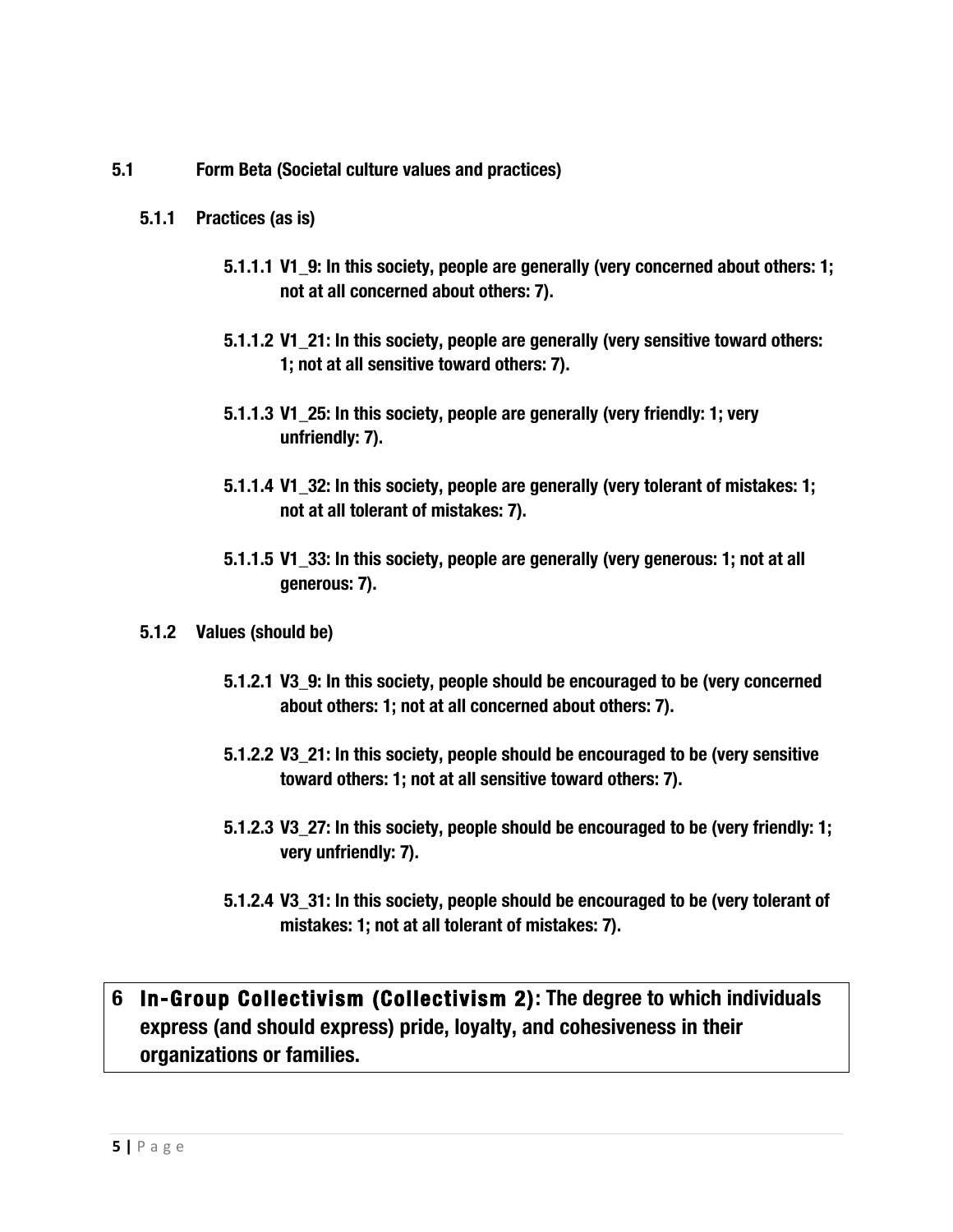- **6.1 Form Beta (Societal culture values and practices)**
	- **6.1.1 Practices (as is)**
		- **6.1.1.1 V1\_11: In this society, children take pride in the individual accomplishments of their parents (strongly agree: 1; strongly disagree: 7).**
		- **6.1.1.2 V1\_23: In this society, parents take pride in the individual accomplishments of their children (strongly agree: 1; strongly disagree: 7).**
		- **6.1.1.3 V1\_28: In this society, aging parents generally live at home with their children (strongly agree: 1; strongly disagree: 7).**
		- **6.1.1.4 V1\_39: In this society, children generally live at home with their parents until they get married (strongly agree: 1; strongly disagree: 7).**
	- **6.1.2 Values (should be)**
		- **6.1.2.1 V3\_11: In this society, children should take pride in the individual accomplishments of their parents (strongly agree: 1; strongly disagree: 7).**
		- **6.1.2.2 V3\_23: In this society, parents should take pride in the individual accomplishments of their children (strongly agree: 1; strongly disagree: 7).**
		- **6.1.2.3 V3\_29: How important should it be to members of your society that your society is viewed positively by persons in other societies (It should not be important at all: 1; It should be very important)?**
		- **6.1.2.4 V3\_34: Members of this society should (take no pride in being a member of the society: 1; take a great deal of pride in being a member of the society: 7).**
- **7 Institutional Collectivism (Collectivism 1): The degree to which organizational and societal institutional practices encourage and reward (and should encourage and reward) collective distribution of resources and collective action.**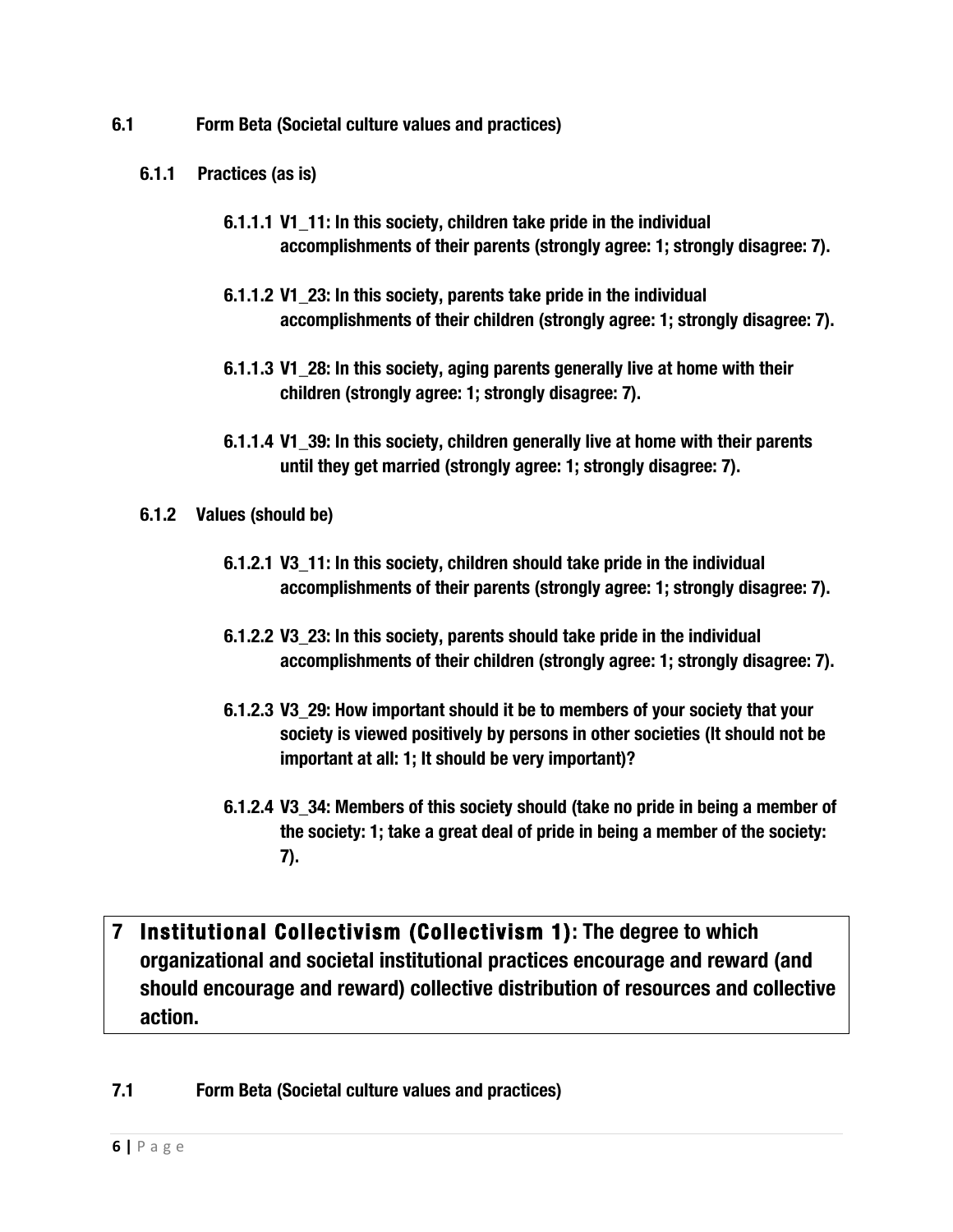- **7.1.1 Practices (as is)**
	- **7.1.1.1 V1\_7: In this society, leaders encourage group loyalty even if individual goals suffer (strongly agree: 1; strongly disagree: 7).**
	- **7.1.1.2 V1\_12: The economic system in this society is designed to maximize (individual interests: 1; collective interests: 7).**
	- **7.1.1.3 V1\_29: In this society, being accepted by the other members of a group is very important (strongly agree: 1; strongly disagree: 7).**
	- **7.1.1.4 V1\_35: In this society (group cohesion is valued more than individualism: 1; individualism is valued more than group cohesion: 7).**
- **7.1.2 Values (should be)**
	- **7.1.2.1 V3\_7: I believe that in general, leaders should encourage group loyalty even if individual goals suffer (strongly agree: 1; strongly disagree: 7).**
	- **7.1.2.2 V3\_12: I believe that the economic system in this society should be designed to maximize (individual interests: 1; collective interests: 7).**
	- **7.1.2.3 V3\_36: In this society, most people prefer to play (only individual sports: 1; only team sports: 7).**
	- **7.1.2.4 V3\_37: I believe that (group cohesion is better than individualism: 1; individualism is better than group cohesion: 7).**

## **8 Power Distance: The extent to which the community accepts and endorses authority, power differences, and status privileges.**

- **8.1 Form Beta (Societal culture values and practices)**
	- **8.1.1 Practices (as is)**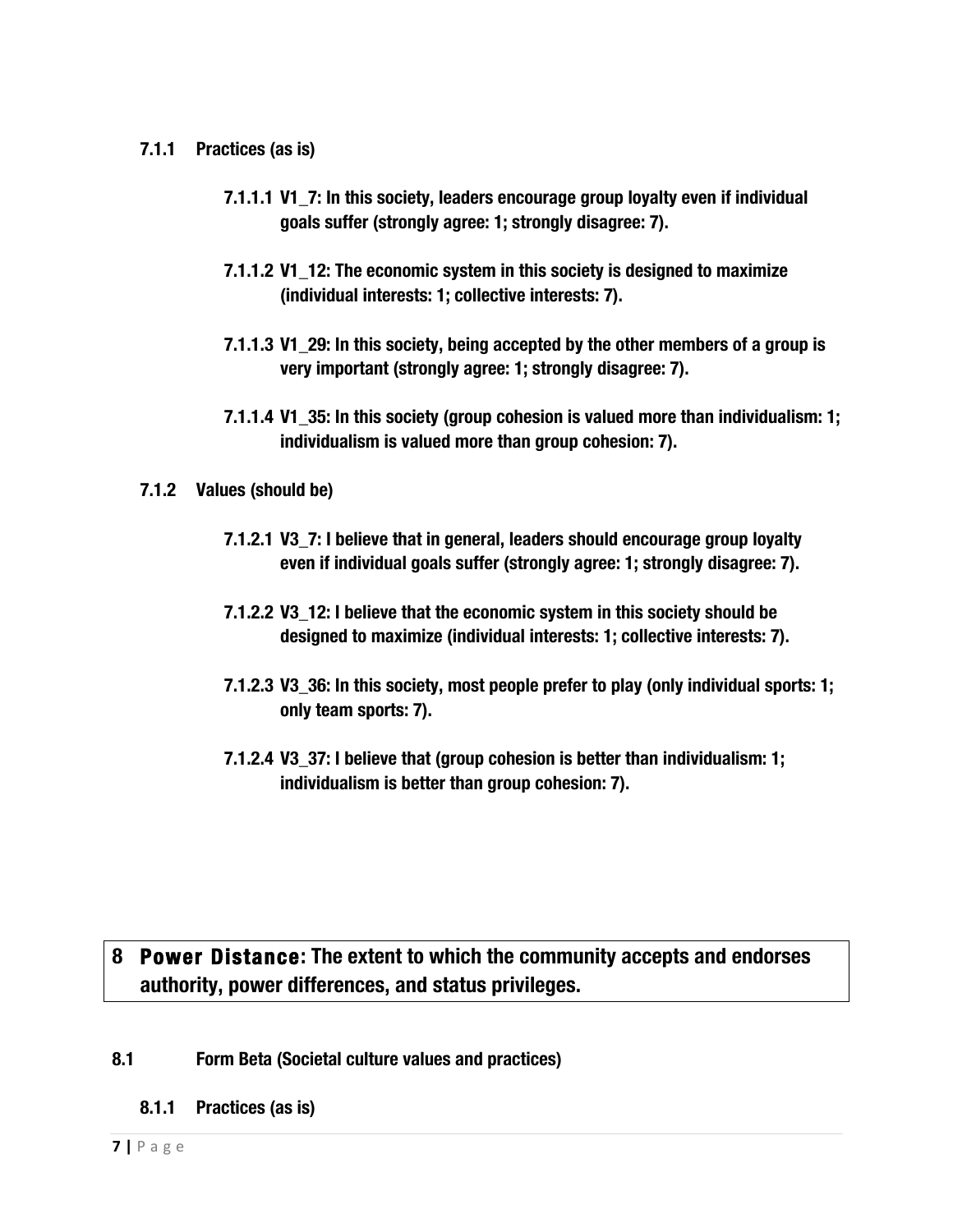- **8.1.1.1 V1\_5: In this society, a person's influence is based primarily on (one's ability and contribution to the society: 1; the authority of one's position: 7).**
- **8.1.1.2 V1\_13: In this society, followers are expected to (obey their leaders without question: 1; question their leaders when in disagreement: 7).**
- **8.1.1.3 V1\_26: In this society, people in positions of power try to (increase their social distance from less powerful individuals: 1; decrease their social distance from less powerful people: 7).**
- **8.1.1.4 V1\_27: In this society, rank and position in the hierarchy have special privileges (strongly agree: 1; strongly disagree: 7).**
- **8.1.1.5 V1\_34: In this society, power is (concentrated at the top: 1; shared throughout the society: 7).**
- **8.1.2 Values (should be)**
	- **8.1.2.1 V3\_5: I believe that a person's influence in this society should be based primarily on (one's ability and contribution to the society: 1; the authority of one's position: 7).**
	- **8.1.2.2 V3\_13: I believe that followers should (obey their leader without question: 1; question their leader when in disagreement: 7).**
	- **8.1.2.3 V3\_28: I believe that people in positions of power should try to (increase their social distance from less powerful individuals: 1; decrease their social distance from less powerful people: 7).**
	- **8.1.2.4 V3\_33: When in disagreement with adults, young people should defer to elders (strongly agree: 1; strongly disagree: 7).**
	- **8.1.2.5 V3\_35: I believe that power should be (concentrated at the top: 1; shared throughout the organization: 7).**

## **9 Future Orientation: The extent to which individuals engage (and should engage) in future-oriented behaviors such as planning, investing in the future, and delaying gratification.**